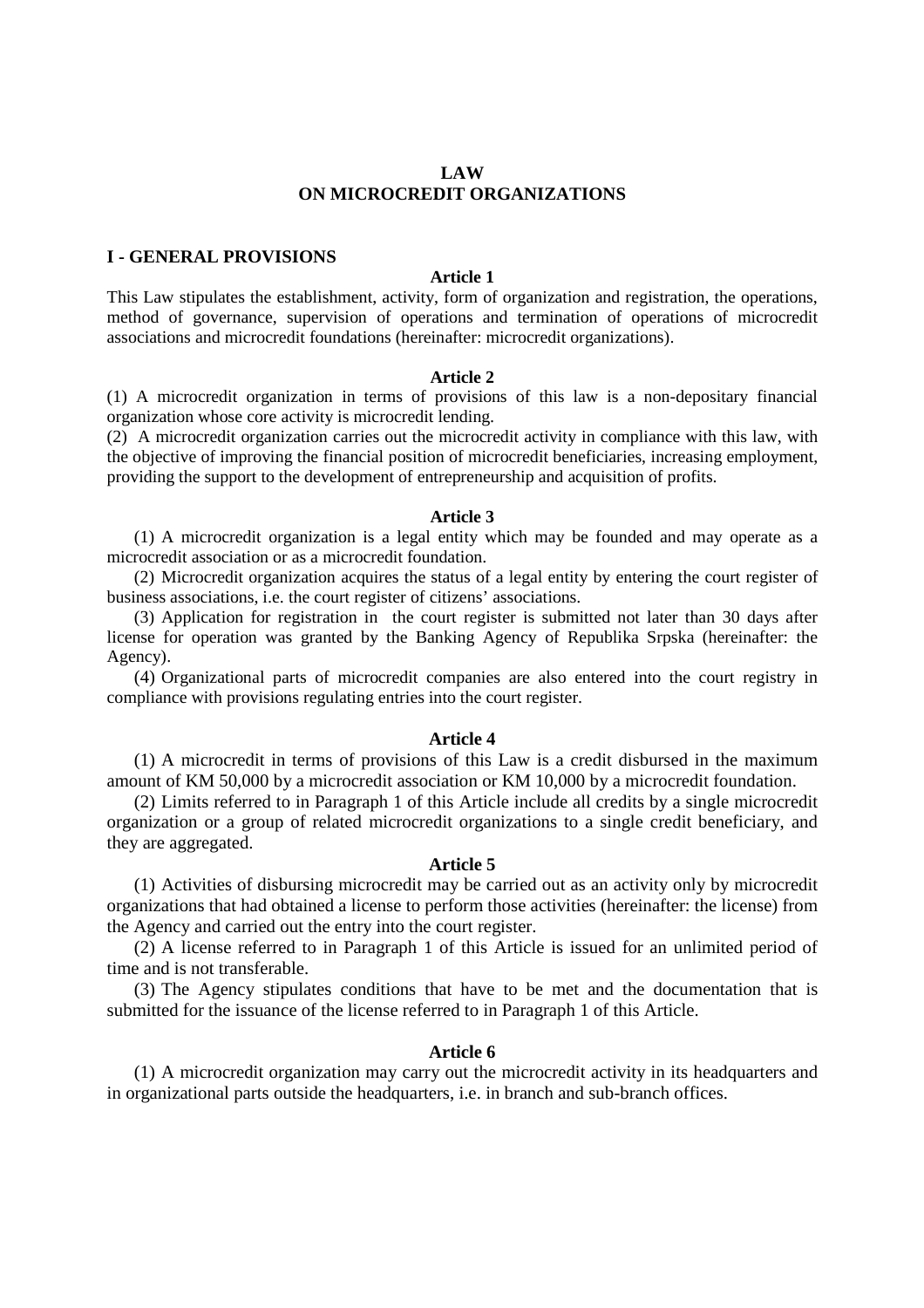(2) Organizational part of foreign organization that wish to carry out microcredit activities in Republika Srpska has to be registered as the legal entity and is obliged to obtain the license pursuant to Article 5 Paragraph 1 of this Law, and fulfill the conditions prescribed by the Agency.

### **II ESTABLISHMENT OF MICROCREDIT ORGANIZATION**

### **Article 7**

(1) A microcredit organization may be established by at least three domestic or foreign natural persons and by at least one domestic or foreign legal entity, under conditions stipulated by this Law.

(2) A person being authorized for the representation of the microcredit organization, pursuant to the founding enactment, submits to the Agency an application for the issuance of the license, together with evidence on fulfilling the conditions and prescribed documentation, pursuant to Article 5 Paragraph 3 of this Law.

(3) The Agency issues a decision on approving or refusing the application for the issuance of the license within 60 days from the date of receiving a regular and comprehensive application.

#### **Article 8**

(1) The Agency issues the approval on founding and other enactments of a microcredit organization that are prescribed by the Agency, as well as on all amendments and additions to those enactments in compliance with this Law.

(2) Enactments referred to in Paragraph 1 of this Article shall not come into force before they are approved the Agency.

#### **Article 9**

(1) A microcredit organization having no license issued by the Agency may carry out activities of disbursing micro-credits by opening organizational parts in and outside its residence in cases when such organizational parts are not entered into public registers, under obligation of informing the Agency on such organizational parts within 8 days from the date of their establishment.

(2) A microcredit organization with the headquarters in Republika Srpska may carry out activities of disbursing micro-credits outside Republika Srpska by opening organizational parts in compliance with this Law and country regulations, i.e. regulations of the entity where the activities are to be carried out.

(3) A microcredit organization is obliged to inform the Agency on its newly established organizational part outside Republika Srpska within 8 days from the date of entering the register outside Republika Srpska, i.e. obtaining license for extending micro-credits outside Republika Srpska.

#### **Article 10**

(1) In order to open their organizational parts in Republika Srpska microcredit organizations with the headquarters in Federation of Bosnia and Herzegovina and Brcko District are obliged to acquire operating license from the Agency.

(2) The Agency stipulates the conditions that have to be met and the documentation that is submitted for the issuance of the license referred to in Paragraph 1of this Article.

(3) Reasons and procedure for withdrawing an issued license from Paragraph 1of this Article is stipulated by the Agency in a general enactment.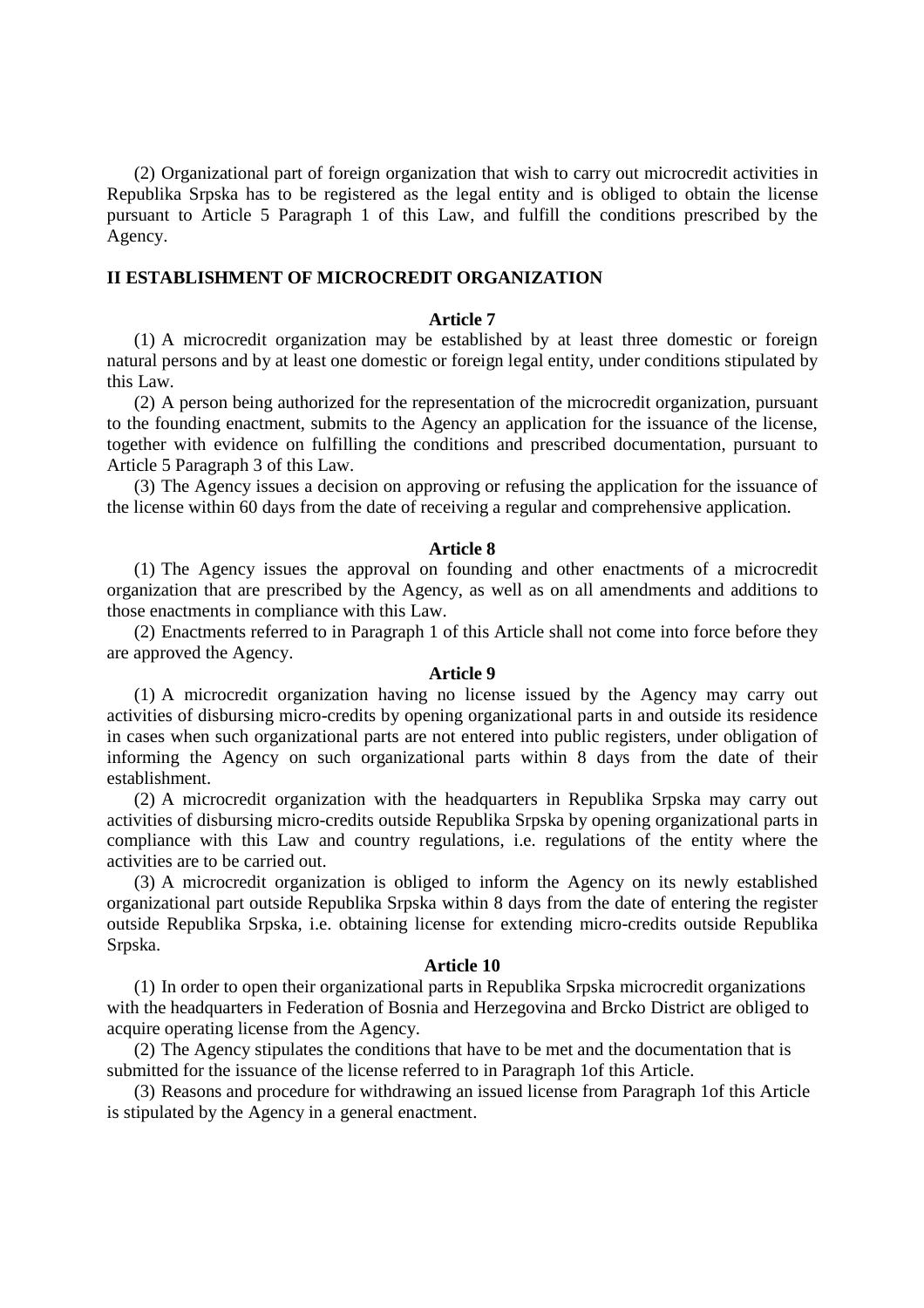Besides the compulsory elements stipulated by laws that duly apply to microcredit organizations, unless otherwise stipulated by this law, Statute of microcredit organizations also has to contain provisions on issues for which this law indicates that they should be regulated by the Statute.

### **Article 12**

(1) The enactments of the Agency are final.

(2) A dispute procedure against the enactments of the Agency referred to in Paragraph 1 of this Article may be launched at the competent court in accordance with the Law on Administrative Lawsuits.

### **Article 13**

(1) The Agency keeps the registry of microcredit organizations with the headquarters in Republika Srpska and the registry of organizational parts in Republika Srpska of microcredit organizations with the headquarters in the Federation of Bosnia and Herzegovina and the Brcko District.

(2) The data from the registry of microcredit organizations are public.

### **Article 14**

The Agency shall make a decision on definition of persons which are considered related to microcredit organization in the sense of this law.

## **Article 15**

(1) Microcredit organizations may establish an independent, voluntary and non-profit association of microcredit organizations.

The Statute of the Association of microcredit organizations must contain the provision stipulating that microcredit organizations cannot sign contracts with other microcredit organizations or associations of microcredit organizations that may limit application of the principle of the free market and transparent competition in operation of microcredit organizations.

## **III - ACTIVITIES OF MICROCREDIT ORGANIZATIONS**

## **Article 16**

(1) A microcredit organization may provide only the activities of granting microcredit as its basic activity entered into the court registry.

(2) A microcredit organization may provide, in a lesser scope or temporarily, other activities that serve the activity of micro crediting and that are commonly executed together with the activity of micro crediting, including the following:

a) receiving and giving out gifts and donations and raising financial assets and other forms of property from any legal source;

b) giving and pledging/mortgaging property, including microcredit, to secure borrowing, and

c) credit consultations, business counseling and technical assistance aimed at the improvement of credit activities of the microcredit organization and business activities of microcredit beneficiaries.

(3) A microcredit organization cannot accept cash deposits and savings deposits from natural persons or legal entities.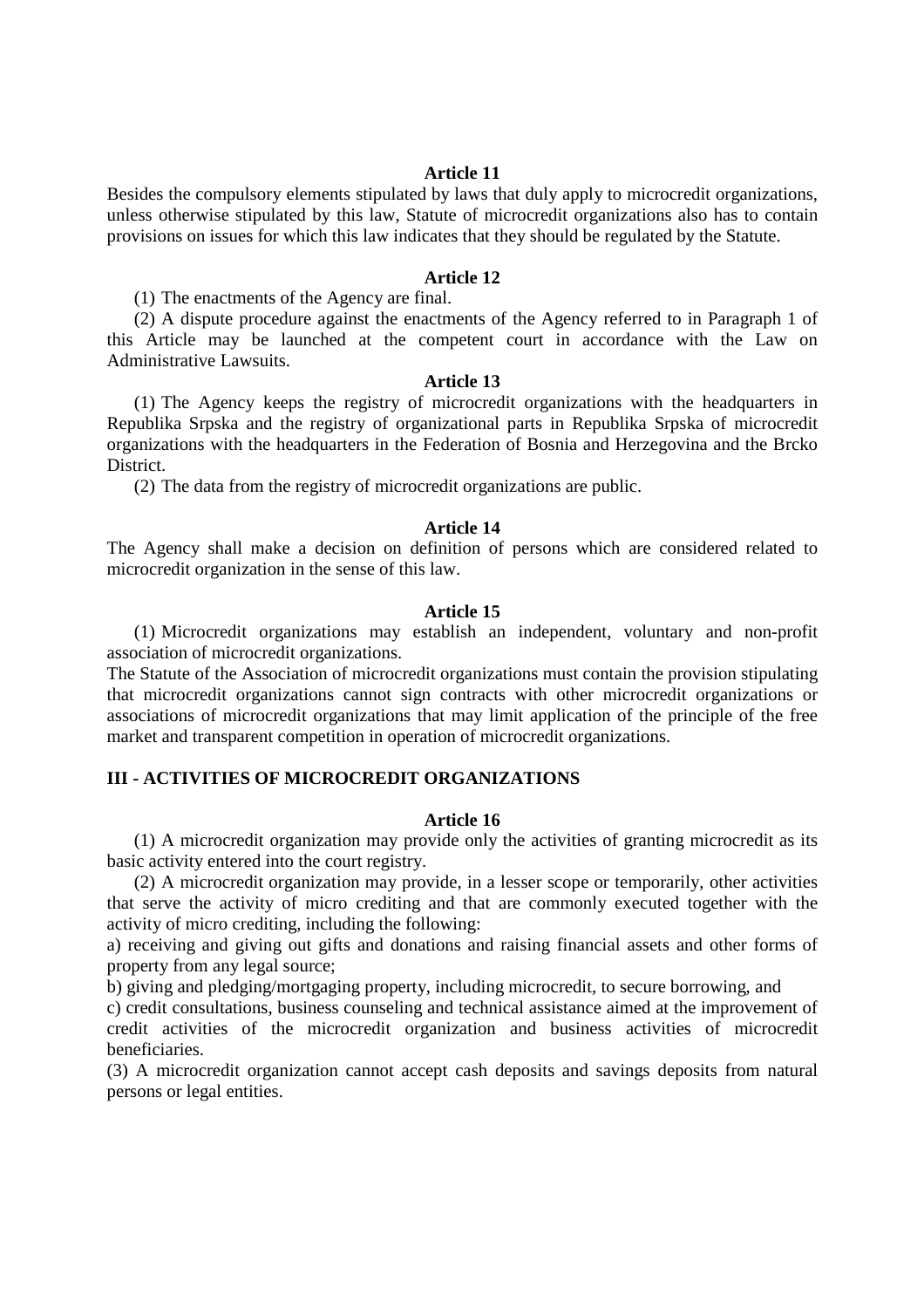A microcredit organization is obliged to stipulate and make available to the public the conditions for extending microcredit that may include provisions on the method of securing microcredit, i.e. liens over the property or rights of beneficiaries of microcredit.

#### **Article 18**

(1) A microcredit organization is obliged to disclose the effective interest rate on microcredit.

(2) The method of calculation and disclosure of the effective interest rate on microcredit referred to in Paragraph 1 of this Article is stipulated by the Agency's general enactment.

## **IV - REPORTING AND AUDIT**

### **Article 19**

(1) A microcredit organization is obliged to keep business books and records, as well as to prepare and present financial statements in compliance with regulations regulating the area of accounting and audit.

(2) A microcredit organization is obliged to submit the financial statements referred to in Paragraph 1 of this Article to competent authorities according to the manner and within the timeframes stipulated by legal provisions regulating the area of accounting and audit, and other enactments of authorities in charge.

(3) A microcredit organization is obliged to appoint, with the approval of the Agency, an external auditor who shall carry out the audit of annual financial statements and prepare the audited report, in compliance with the law and other regulations regulating the area of accounting and audit.

(4) A microcredit organization is obliged to submit to the Agency the annual financial statements, together with the audited statement, within five months from the expiry of the business year to which the reports refer, at the latest.

(5) A microcredit organization is obliged to publish its audited statement, in the abbreviated form, in one or more daily newspapers available throughout Bosnia and Herzegovina within 30 days from the day of receiving it, and to inform the Agency of it immediately, submitting a copy of the disclosure to it.

### **Article 20**

A microcredit organization is obliged to submit to the Agency reports on operations in the form, with the contents and within timeframes stipulated by Agency, as well as to present for review business books and records for the purposes of carrying out an examination.

## **V - SUPERVISION OF MICROCREDIT ORGANIZATIONS AND REVOKING OF LICENSE**

## **Article 21**

The Agency carries out the supervision over the operations of microcredit organizations with the headquarters in Republika Srpska and of organizational parts in Republika Srpska of microcredit organizations with the headquarters in Federation of Bosnia and Herzegovina and Brcko District, as well as issuing orders and undertaking measures to remove illegal matters and irregularities found out.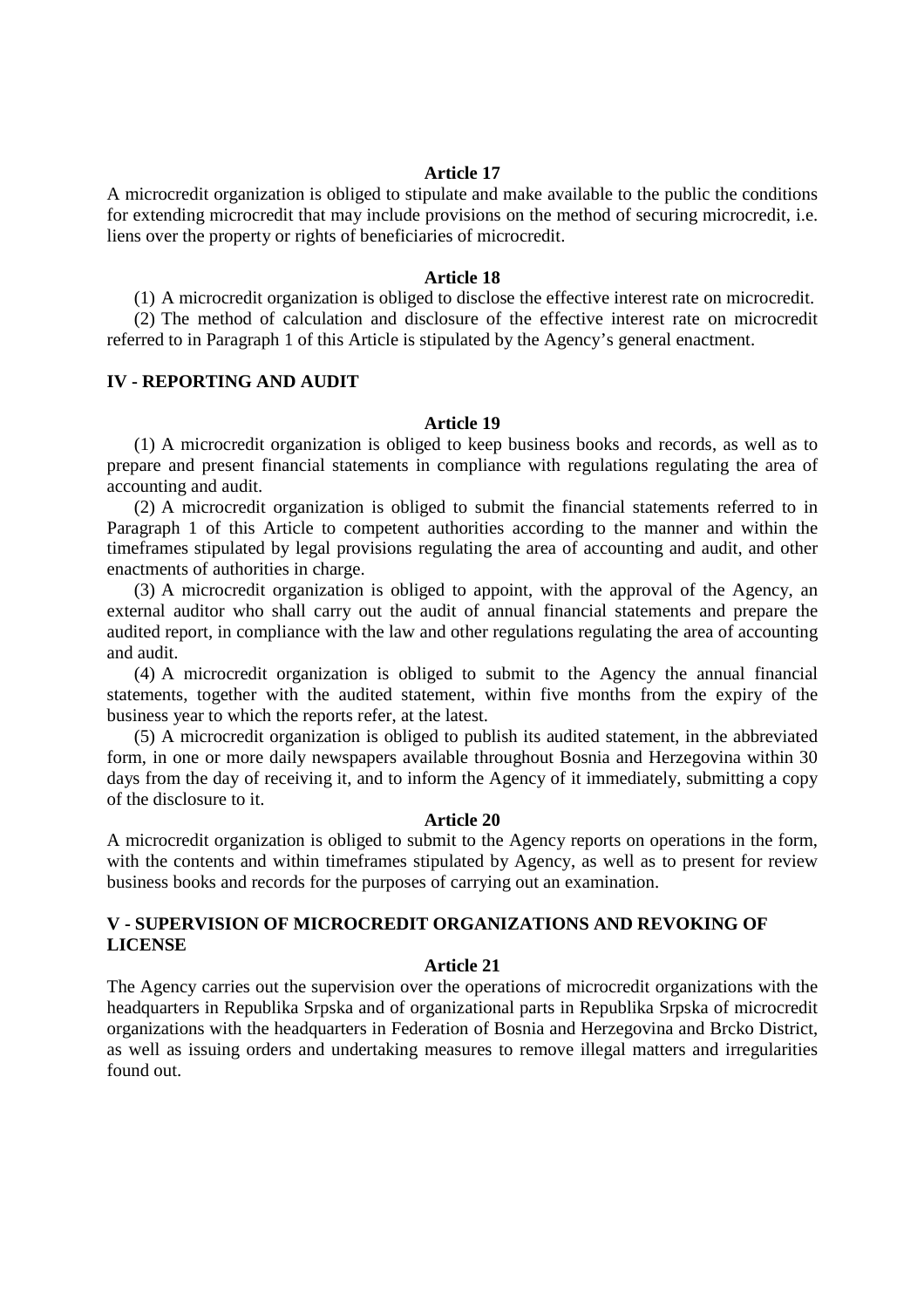The Agency stipulates the method of carrying out supervision, the procedure of issuing orders and undertaking measures, together with timeframes for the elimination of determined illegalities and irregularities, by issuing an enactment.

1. Withdrawal of the Permit

### **Article 23**

(1) The Agency may withdraw from a microcredit organization the operating permit from Article 5, Paragraph 1 of this Law in case the microcredit organization:

- 1) fails to submit the application for the entry into the authorized registry within 30 days from the date of issuance of the permit,
- 2) fails to provide microcredit activities within the timeframe of 4 months from the date of entry into the authorized registry or fails to provide those activities during a period exceeding 6 months,
- 3) has acquired the permit on the basis of untrue statements and data that had mislead the Agency,
- 4) ceases to fulfill the conditions prescribed for acquiring the permit,
- 5) fails to maintain the amount of founders' capital, i.e. deposit, and reserves at least in the minimum amount set by this Law and the regulations of the Agency,
- 6) carries out activities that are not microcredit activities,
- 7) fails to act in compliance with the order for elimination of determined irregularities, i.e. illegalities, within the timeframe stipulated by an enactment of the Agency,
- 8) neither fulfills conditions for operations nor carries out activities of disbursing microcredit in compliance with the provisions of this Law and enactments of the Agency,
- 9) an effective verdict has been issued creating preconditions necessary to revoke permit for operation.
- (2) The Agency shall prescribe the procedure of revoking the permit by an enactment.

## **Article 24**

Microcredit organizations are obliged to pay to the Agency a fee for providing activities of supervision and control in accordance with the tariffs prescribed by the Agency.

# **VI - FORMS OF ORGANIZING A MICROCREDIT ORGANIZATION**

**(1) Microcredit Association** 

- (1) A microcredit association is established and operates in a form of a limited liability business company or a joint stock company.
- (2) The provisions of the Law on Business Companies duly apply to microcredit companies, unless otherwise stipulated by this Law.
- (3) Besides the compulsory elements that are in compliance with the Law on Business Companies, the name of a microcredit company also has to contain the designation reading "microcredit association".
- $(4)$  No one is allowed to use the label reading "microcredit association"in the context of designating the activity without the approval of the Agency.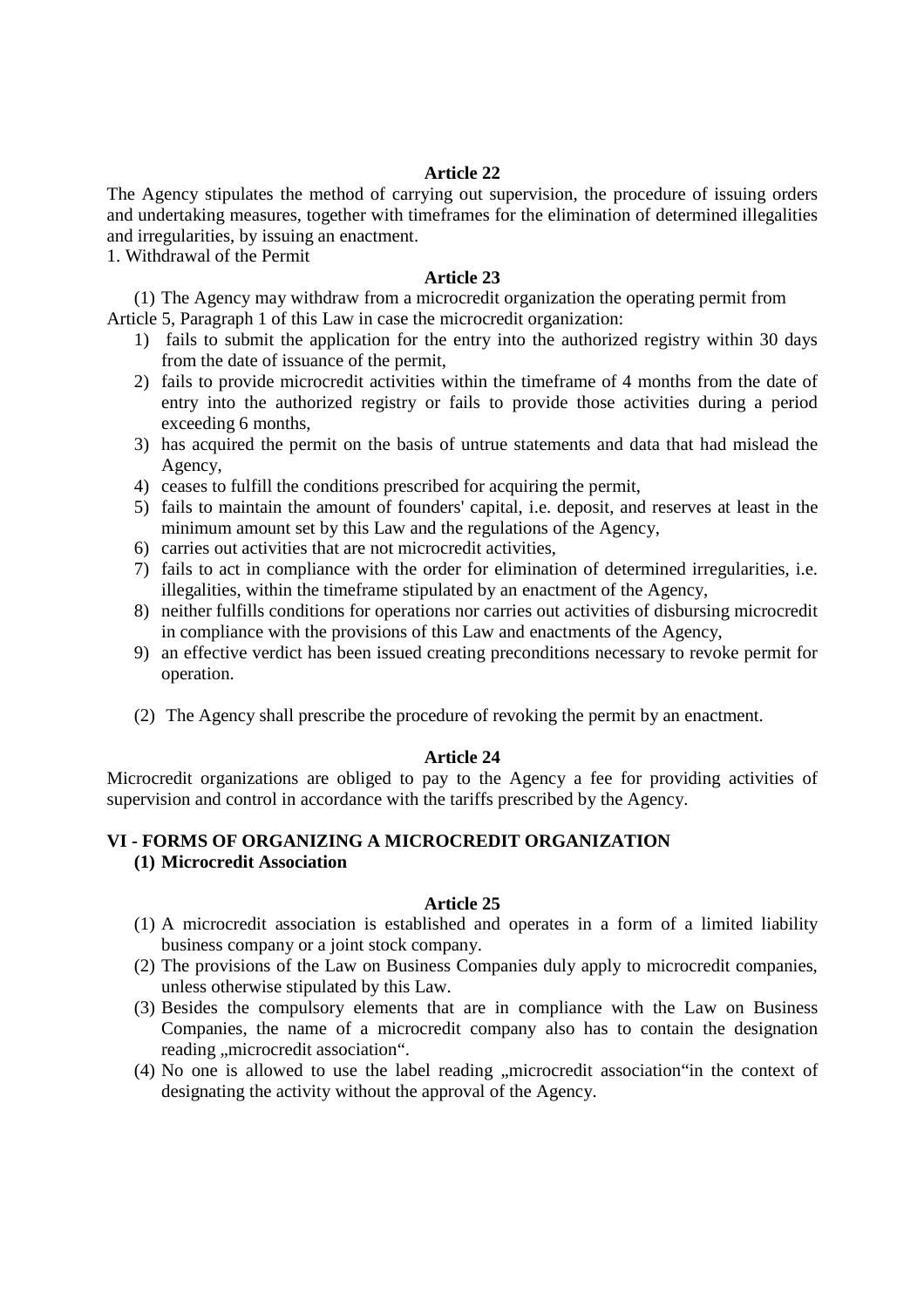- (1) Besides the general conditions prescribed for the entry of microcredit association into the authorized court registry, the permit of the Agency referred to in Article 5 Paragraph 1 of this Law represents a special condition for the entry of a microcredit association into the court registry.
- (2) The person authorized for representing a microcredit association is obliged to submit a report to Agency of any change of data or documents on the basis of which the permit referred to in Article 5 Paragraph 1 of this Law was issued, within the timeframe of eight days from the date of onset of such a change.
- (3) Changes of data or documents referred to in Paragraph 2 of this Article are reported for entry into the court registry of business entities in the sense of provisions set out in Paragraph 1 of this Article in case such an obligation is stipulated by the Law on Business Companies.

## **Article 27**

- (1) The minimum amount of the core capital of a microcredit association amounts to KM 500,000 and has to be fully paid in cash.
- (2) The core capital of a microcredit association paid in items and rights expressed in cash value is assessed by an authorized assessor.
- (3) The minimum amount of core capital that a microcredit association has to maintain cannot be lower than the amount stipulated in Paragraph 1 of this Article.
- (4) Core capital paid in cannot be considered as the capital in case it is:

a) financed by credit funds approved by the microcredit association in which capital is being invested,

b) financed by credit funds that are being approved by other microcredit organization or bank for other purpose, or

c) financed by credit funds whose return has been guaranteed by the microcredit association in which capital is being invested.

### **Article 28**

- (1) Microcredit association is obliged to form and maintain obligatory reserves in compliance with provisions of the Law on Business Companies.
- (2) Besides obligatory reserves, microcredit association is obliged to form and maintain reserves for the coverage of credit losses in compliance with the enactment of the Agency.

### **Article 29**

(1) The bodies of a microcredit association are the following:

- a) the Assembly,
- b) the Supervisory Board,
- c) the Management, and
- d) the Audit Committee appointed by the Supervisory Board.
- (2) Statute of a microcredit association may stipulate that the Board of Executive Directors is also elected in a microcredit association.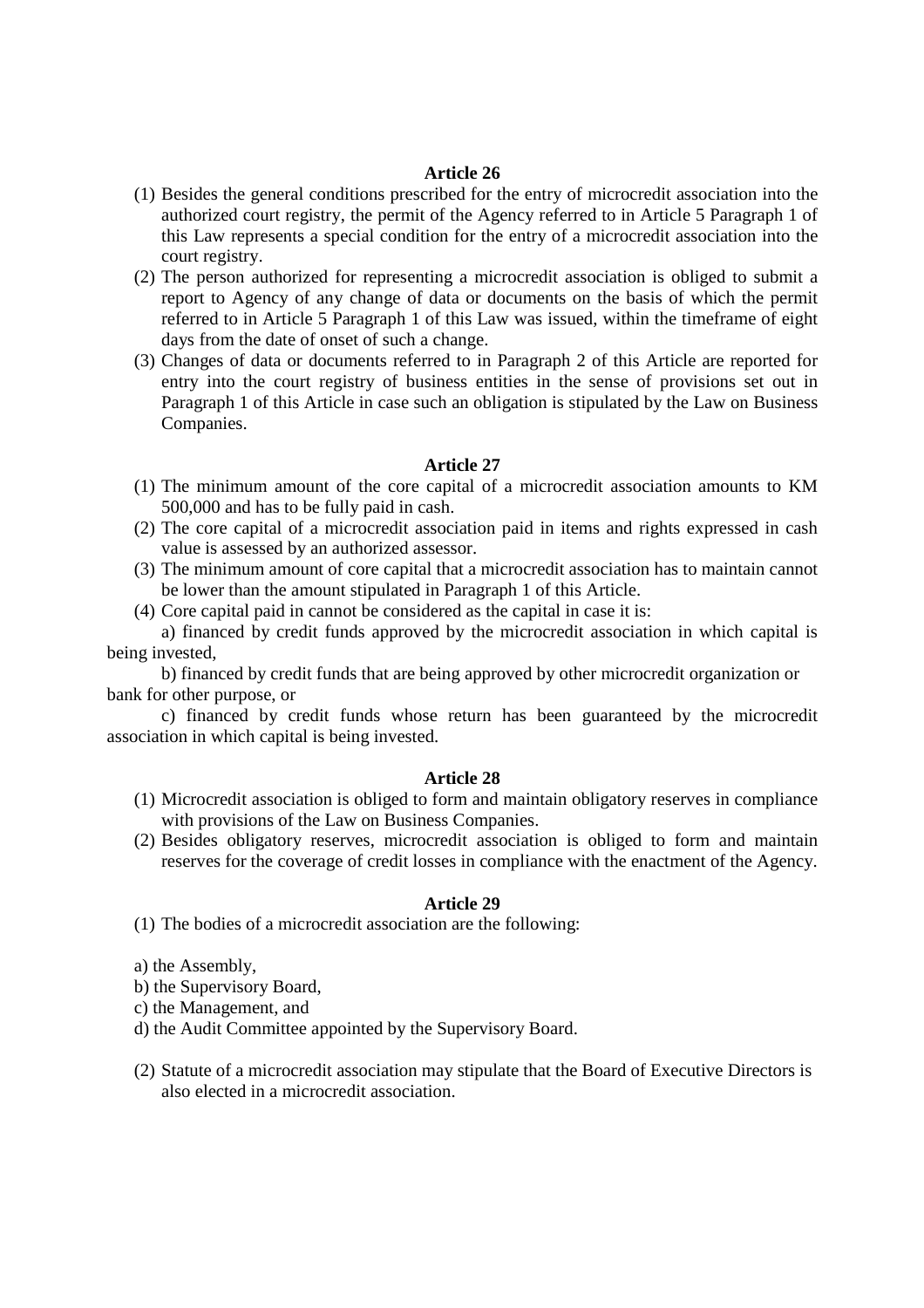(3) The election, dismissal and the scope of authority of the bodies of a microcredit association and its representation are regulated by the Statute, as the basic enactment of the microcredit association.

### **Article 30**

- (1) Two or more microcredit associations may merge into a new microcredit association transferring assets and liabilities in such a way that they cease to exist, and the newly established microcredit association becomes their legal successor.
- (2) A microcredit association may be subject to acquisition to another microcredit association which becomes the legal successor of the acquired company, which therefore ceases to exist.
- (3) A microcredit association may be divided in such a manner that it ceases to exist by transferring its assets and liabilities to two or more either existing or new microcredit associations that become its legal successors.

### **Article 31**

(1) In case of status changes of merger, acquisition or division referred to in Article 30 of this Law, the microcredit association is obliged to acquire the permit for the status change from the Agency prior to submitting an application for the entry into the court registry.

- (2) The newly established microcredit association resulting from the status changes referred to in Article 30 of this Law has to acquire a permit from the Agency to perform activities related to extending microcredit prior to being entered into the court registry.
- (3) Together with the application for receiving the permit referred to in Paragraph 1 of this Article, the microcredit association is obliged to submit the following documentation to the Agency:
- a) a decision or a contract on the establishment and Statute of the microcredit association that shall become the legal successor;
- b) data on the owners of shares in the microcredit association that shall become the legal successor;
- c) data on the members of bodies of a microcredit association that shall become the legal successor;
- d) financial statements and the description of methods on the basis of which the value and the allocation of assets and liabilities were determined in the process of merger, acquisition or division of microcredit association;
- e) a study of economic viability and the business plan of the microcredit association resulting from the status change.
	- (4) Besides the documentation referred to in Paragraph 2 of this Article, the Agency may also prescribe the conditions that have to be fulfilled and documentation that has to be submitted for acquiring the permit referred to in Paragraph 1 of this Article.

## **Article 32**

The Agency shall issue a decision on approving or refusing the application for the issuance of the permit for status changes within 60 days from the date of receiving a regular and comprehensive application.

## **Article 33**

(1) A microcredit association is terminated in the manner and in cases stipulated by its founding enactment, i.e. the Statute, this Law and the Law on Business Companies.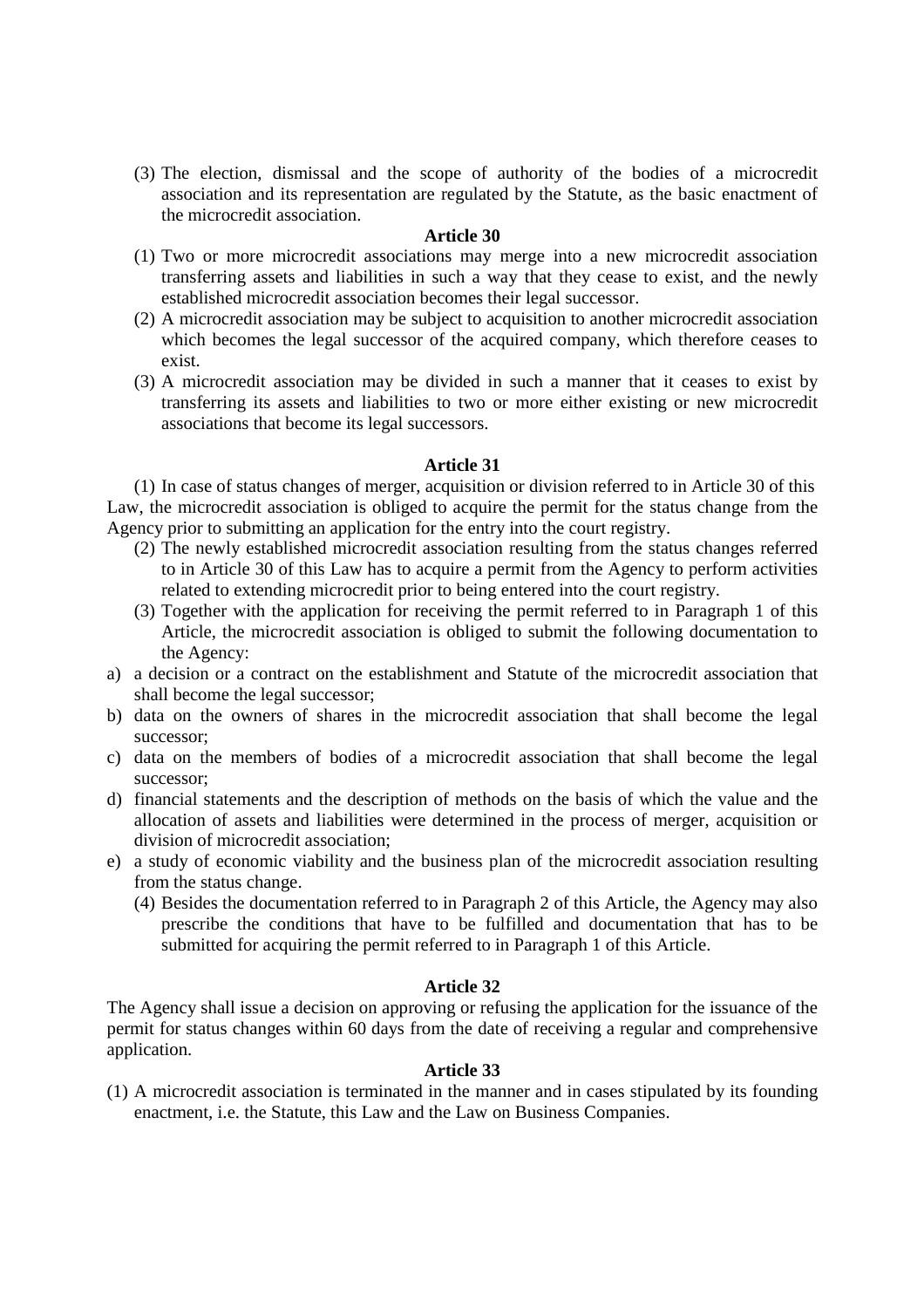- (2) Except for the manner and cases referred to in Paragraph 1 of this Article, a special reason for termination of a microcredit association shall be created as of the date of the Agency's lawful decision on revoking the permit referred to in Article 5, Paragraph 1 of this Law.
- (3) In the case referred to in Paragraph 2 of this Article, the Agency, acting within the scope of its authority, requests from the competent court to issue a decision on termination and removal of the microcredit association from the court registry.

In the case of onset of a special legal reason for the termination of a microcredit association referred to in Article 33 Paragraph 2 of this Law, the procedure of liquidation or bankruptcy is executed over the microcredit association in compliance with laws regulating the procedures of liquidation and bankruptcy respectively.

## **2. Microcredit Foundation**

## **Article 35**

- (1) The provisions of the Law on Associations and Foundations of Republika Srpska shall be applied to microcredit foundation, unless otherwise stipulated by this Law.
- (2) Besides the compulsory elements that are in compliance with the Law referred to in Paragraph 1 of this Article, the name of a microcredit foundation also has to contain the designation reading .microcredit foundation".
- $(3)$  No one is allowed to use the designation reading , microcredit foundation in the context of designating the activity without the approval of the Agency.

## **Article 36**

- (1) Besides the general conditions prescribed for the establishment and entry into the registry of a microcredit foundation, the permit of the Agency referred to in Article 5 Paragraph 1 of this Law represents a special condition for the entry of a microcredit foundation into the registry of foundations.
- (2) The person authorized for representing a microcredit foundation is obliged to inform the Agency of any significant change of data or documents on the basis of which the permit referred to in Article 5 Paragraph 1 of this Law was issued, within the timeframe of eight days from the date of onset of such a change.
- (3) Changes of data or documents referred to in Paragraph 2 of this Article are reported for entry into an appropriate public registry referred to in Paragraph 1 of this Article in case such an obligation is stipulated by the Law on Associations and Foundations of Republika Srpska.

- (1) When a microcredit foundation is established its founders' contribution may be paid in cash and in items and rights expressed in their cash value, taking into account that the contribution paid in cash have to amount to at least KM 50,000.
- (2) Contribution in items and rights is assessed by an authorized assessor.
- (3) The minimum amount of overall founders' contribution in cash that a microcredit foundation has to maintain cannot be lower than the cash amount stipulated in Paragraph 1 of this Article.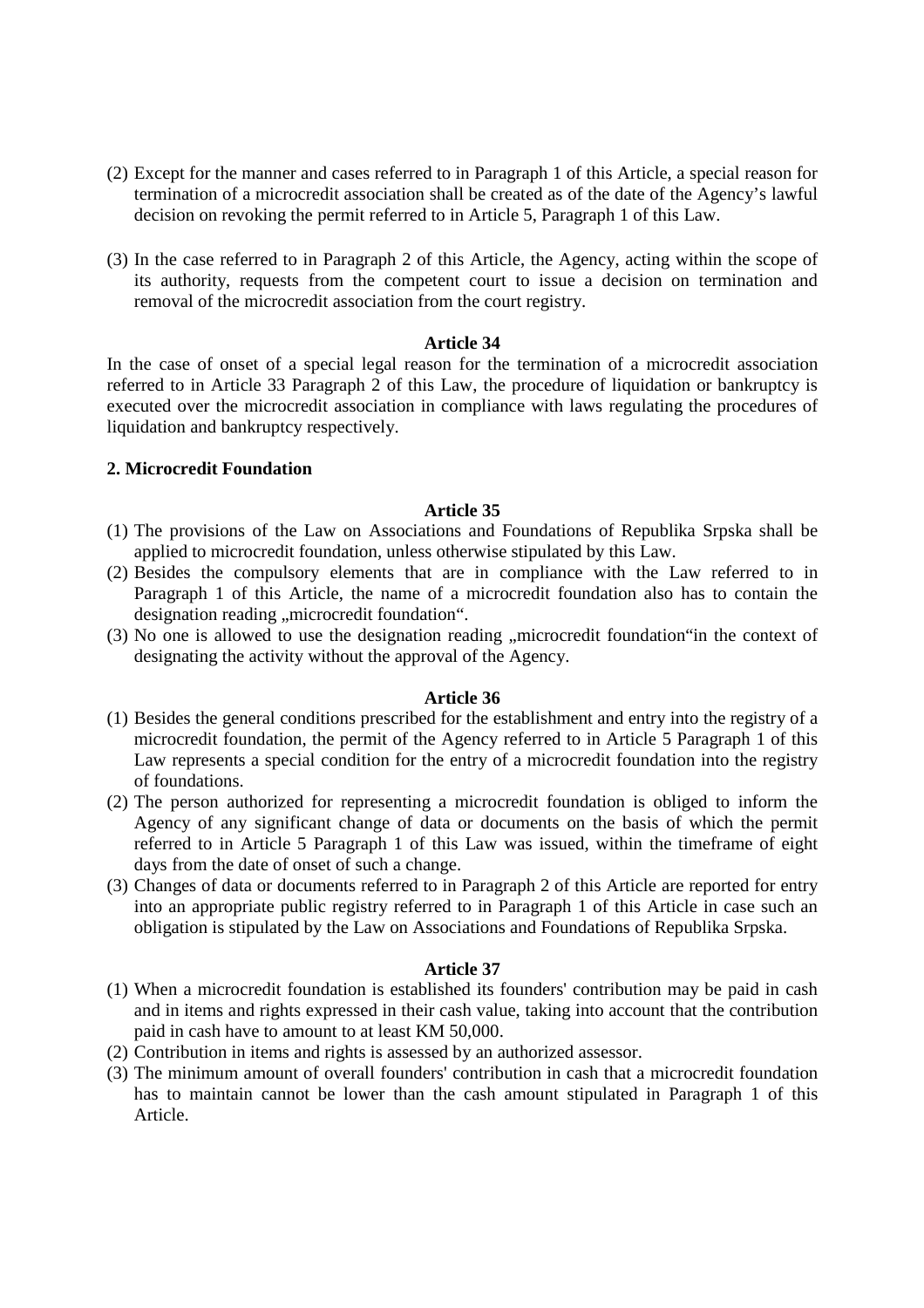- (4) Founders' contribution cannot be considered as the contribution paid in if it is:
	- a) financed by credit funds approved by the microcredit foundation in which the contribution is being paid,
	- b) financed by credit funds that are being approved by another microcredit organization or bank for other purpose or
	- c) financed by credit funds whose return has been guaranteed by the microcredit foundation in which the contribution is being paid.

- (1) A microcredit foundation is obliged to form and maintain obligatory reserves.
- (2) Every year obligatory reserves shall be increased by an amount of at least 5% of surplus of revenues over expenses until the amount of obligatory reserves reaches a proportion to contributions paid in as determined by the statute which shall not be lower than 10% of the total contributions paid in.
- (3) If the amount of obligatory reserve referred to in Paragraph 2 of this Article has decreased it shall be replenished up to the amount prescribed.
- (4) In addition to the obligatory reserve, a microcredit foundation shall establish and maintain reserves for coverage of credit loss in compliance with the Agency's general enactment.

## **Article 39**

- (1) A microcredit foundation is not allowed to carry out any legal transaction in which it would pay, i.e. collect an amount that significantly differs from the rational market value of goods or services that the microcredit foundation is receiving, i.e. giving out in the executed legal transaction.
- (2) A microcredit foundation cannot extend microcredit to related parties.

## **Article 40**

- (1) Microcredit foundations are obliged to invest surplus of revenues over expenses into microcredit activities in compliance with this Law.
- (2) Direct or indirect allocation of surplus revenues over expenses referred to in Paragraph 1 of this Article to founders, members of bodies, responsible persons or employees in the microcredit foundation or other related parties, donors or third parties, is not allowed.

## **Article 41**

(1) The bodies of a microcredit foundation are the following:

a) the Management Board, as the managing body, appointed by the founders,

b) the Director, as the executive body, and

c) the Audit Committee, comprising of at least three members appointed by the Management Board.

- (2) Statute of a microcredit foundation may stipulate that the Assembly and the Board of Executive Directors are also elected in the microcredit foundation.
- (3) The election, dismissal and the scope of authority of the bodies of a microcredit foundation and its representation are regulated by the Statute, as the basic general enactment of a microcredit foundation.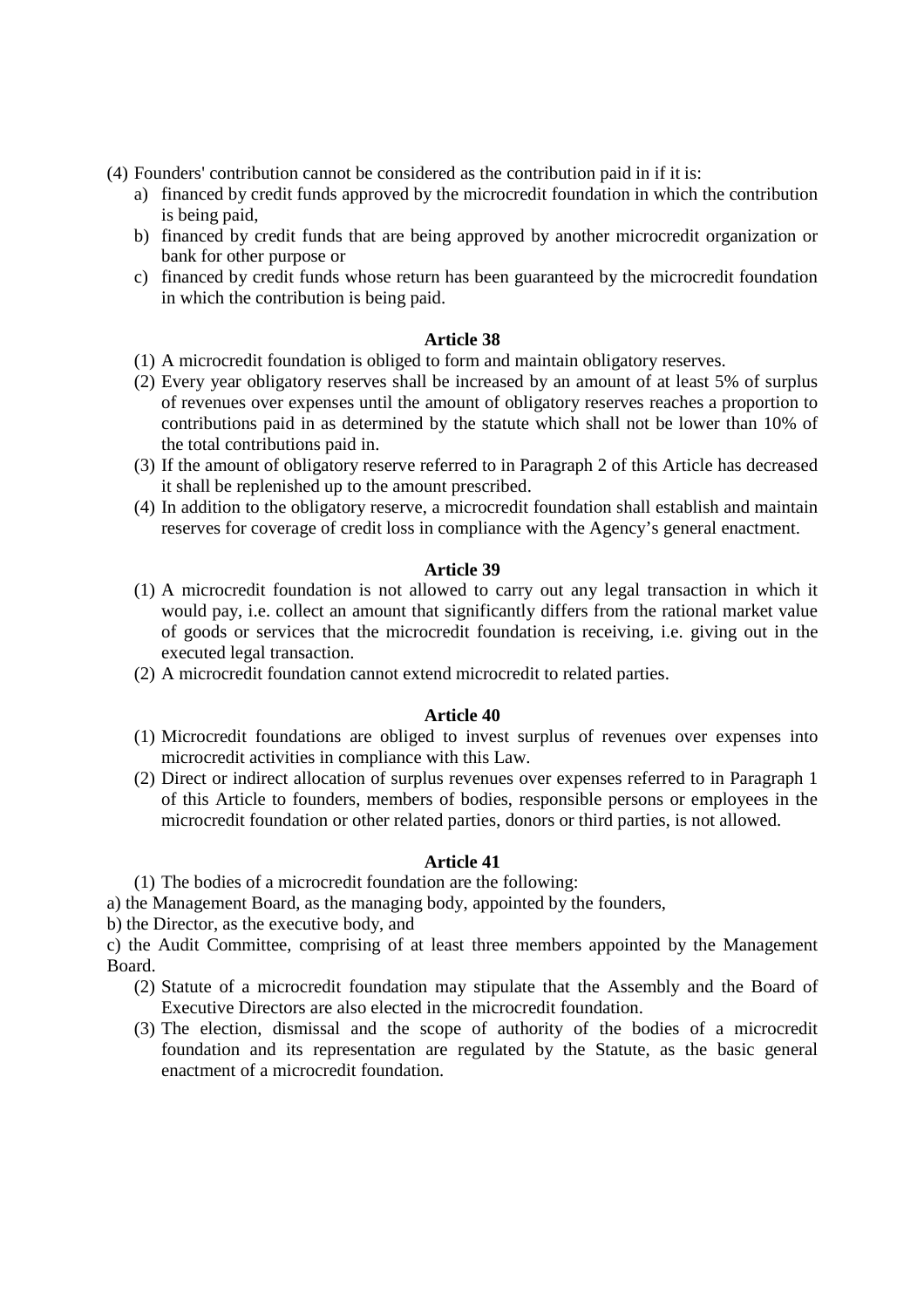- (1) Transferring their assets and liabilities two or more microcredit foundations may be merged into a new microcredit foundation in such a way that they cease to exist, and the new microcredit foundation becomes their legal successor.
- (2) Transferring its assets and liabilities a microcredit foundation may be acquired by another microcredit foundation which becomes the legal successor of the acquired foundation, which therefore ceases to exist.
- (3) A microcredit foundation may be divided in such a manner that it ceases to exist by transferring its assets and liabilities to two or more either existing or new microcredit foundations that become its legal successors.

### **Article 43**

- (1) In order to achieve its statutory goals and activities, a microcredit foundation may invest and transfer its assets so that, either independently or jointly with other domestic or foreign natural or legal entities, it establishes a new microcredit association or acquires ownership shares in the existing microcredit companies, in the manner stipulated by Statute of the microcredit foundation, this Law and the Law that duly applies to microcredit organizations, unless otherwise stipulated by this Law.
- (2) Revenues acquired by the ownership shares in the microcredit company, microcredit foundation may use only for carrying out the activities and fulfilling the goals set forth in the Statute of the microcredit foundation, in compliance with this Law.
- (3) The same limitations that concern microcredit foundations pursuant to Article 39 of this Law duly apply to the operations of the microcredit association referred to in Paragraph 1 of this Article with related parties for the period of five years.

- (1) In the case of status changes of merger, acquisition or division referred to in Articles 42 and 43 of this Law, the microcredit foundation is obliged to acquire the permit for the status change from the Agency prior to submitting an application for the entry into the registry of foundations.
- (2) The newly established microcredit foundation resulting from the status changes referred to in Article 42 and the newly established microcredit association resulting from investments pursuant to Article 43 Paragraph 1 of this Law has to acquire a permit for the provision of microcredit activities from the Agency prior to being entered into the court registry.
- (3) Together with the application for acquiring the permit for a status change, the microcredit foundation is obliged to submit the following documentation to the Agency:
- 1) a decision or a contract on the establishment and Statute of the microcredit foundation that shall become the legal successor, i.e. the microcredit association in which the microcredit foundation is investing assets;
- 2) data on the founders of the microcredit foundation that shall become the legal successor, i.e. the owners of shares in the microcredit association in which the assets are being invested;
- 3) data on members of managing bodies and the Director of the microcredit foundation that shall become the legal successor, i.e. the microcredit association in which the investment is being made;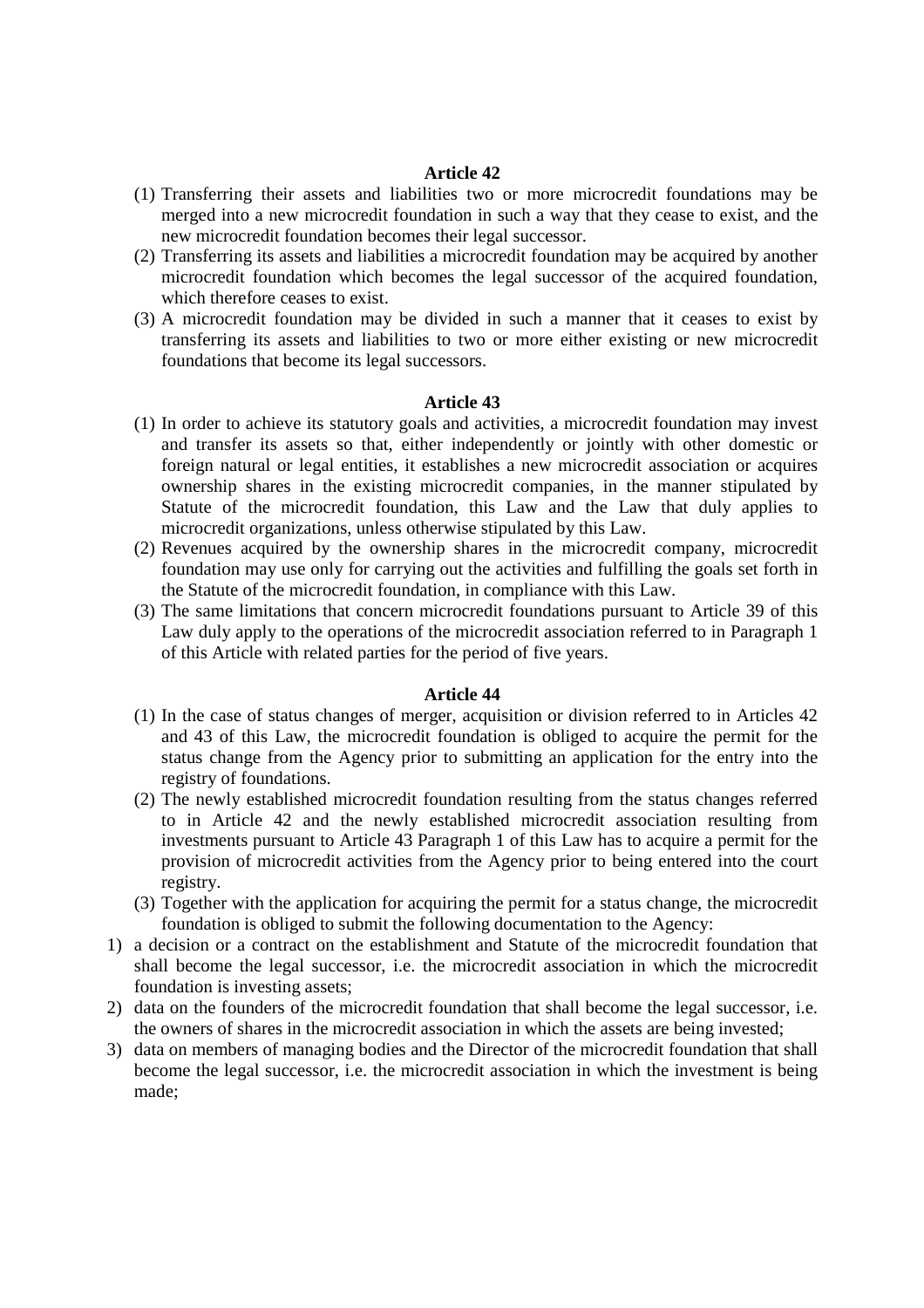- 4) financial statements and the description of methods on the basis of which the value and the allocation of assets and liabilities were determined in the process of merger, acquisition or division of microcredit organizations;
- 5) in case of an investment referred to in Article 43 Paragraph 1 of this Law, financial statements and the description of methods on the basis of which the value and the allocation of assets that are being transferred and the share that is being acquired by the microcredit foundation, in relation to the invested value of assets and shares that are being acquired by every other participant in that procedure; and
- 6) a study on economic viability and the business plan of the microcredit organization resulting from the status change.
	- (4) Besides the documentation referred to in Par. 2 and 3 of this Article, the Agency may prescribe additional conditions that have to be fulfilled and documentation that has to be submitted for acquiring the permit for the status change referred to in Paragraph 1 of this Article.
	- (5) The Agency may refuse to issue the permit referred to in Paragraph 1 of this Article in case it determines that the planned transfer of assets and liabilities is not in compliance with Article 39 Paragraph 1 of this Law.

The Agency shall issue a decision on approving or refusing the application for the issuance of the permit for status changes within 60 days from the date of receiving a regular and comprehensive application.

### **Article 46**

- (1) A microcredit foundation is terminated in the manner and in cases stipulated by its founding enactment or the Statute, this Law and the Law on Associations and Foundations of Republika Srpska.
- (2) Additionally to the method and cases referred to in Paragraph 1 of this Article, a special reason for termination of a microcredit foundation is created as of the effectiveness date of the Agency' decision on withdrawal of the permit referred to in Article 5 Paragraph 1 of this Law.
- (3) In the case referred to in Paragraph 2 of this Article the Agency shall, ex officio, submit to a competent authority an application for deletion of a microcredit foundation from the registry of foundations.
- (4) The costs of submitting the application referred to in Paragraph 3 of this Article are covered by the microcredit foundation.

- (1) Following the settlement of liabilities of the microcredit foundation that is being terminated pursuant to provisions of Article 46 of this Law, the remaining assets is distributed by the decision of the management body of the microcredit foundation, in compliance with the Law on Associations and Foundations of Republika Srpska.
- (2) If, within the period of 30 days from the date of effectiveness of the Agency' decision on the withdrawal of the permit referred to in Article 5 Paragraph 1 of this Law, the management body of the microcredit foundation fails to adopt and submit to the Agency the decision referred to in Paragraph 1 of this Article, the Agency shall, ex officio, issue a decision on the allocation of the remainder of assets of the microcredit foundation within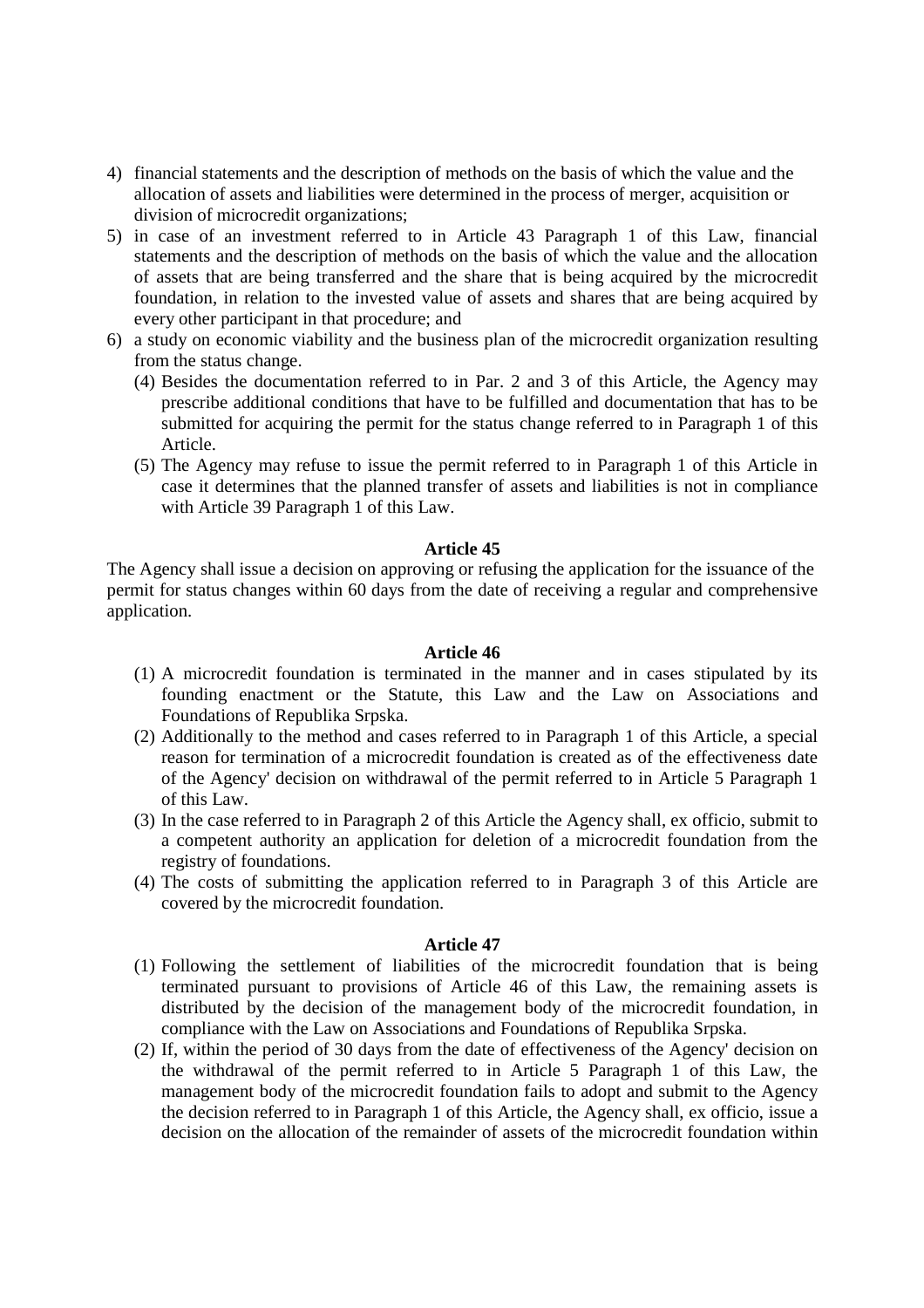the timeframe of 30 days, in compliance with the Law on Associations and Foundations of Republika Srpska.

# **VII - PENALTY PROVISIONS**

## **1. Criminal Offences**

## **Article 48**

- (1) A person conducting the microcredit activities without the acquired permit or contrary to the conditions under which the permit had been issued, shall be punished and sentenced to prison for a period of three months to five years.
- (2) If, by conducting the offence referred to in Paragraph 1 of this Article is acquired proprietary benefit exceeding the amount of KM 10,000, the committer shall be punished and sentenced to prison for the period of one to eight years, and if that amount exceeds KM 50,000, the committer shall be punished and sentenced to prison for the period of two to ten years, and if that amount exceeds KM 200,000 KM, the committer shall be punished and sentenced to prison for the period of at least five years.

## **2. Misdemeanors**

## **Article 49**

- (1) A microcredit organization shall be penalized with a cash fine in the amount between KM 1,500 and KM 15,000 for the following misdemeanors:
- 1) approving a microcredit contrary to provisions of Article 4 of this Law,

2) applying a general enactment for which it had not received an approval from the Agency (Article 8),

3) failing to inform the Agency within the prescribed timeframe on the establishment of organizational parts that are not entered into authorized registries (Article 9, Paragraph 1),

4) establishing the organizational part of a microcredit organization without the Agency' permit (Article 9, Paragraphs 1 and 2),

5) having a headquarters in the Federation of Bosnia and Herzegovina and the Brcko District, and opening an organizational part in Republika Srpska without the permit of the Agency (Article 10, Paragraph 1),

6) additionally to its basic operation of extending microcredit enters into the registry and executes other business activities (Article 16, Paragraph1),

7) providing activities that do not serve the activity of microcredit and that are commonly not executed together with the activity of microcredit, contrary to Article 16, Paragraph 2,

8) failing to prescribe and make available to the public the conditions for extending microcredit (Article 17),

9) failing to disclose the effective interest rate on microcredit (Article 18),

10) failing to inform the Agency and the public in compliance with the prescribed conditions and failing to submit to the Agency financial statements and audited statements (Article 19),

11) failing to submit to the Agency the reports on operations in compliance with the Agency regulations (Article 20) and

12) carrying out transaction of receiving, i.e. giving out goods or services contrary to provisions of Article 39, Paragraph 1 of this Law.

(2) A microcredit association shall be penalized with a cash fine in the amount between KM 1,500 and KM 15,000 for the following misdemeanors:

1) being entered into the court registry or acting in the legal system using without authorization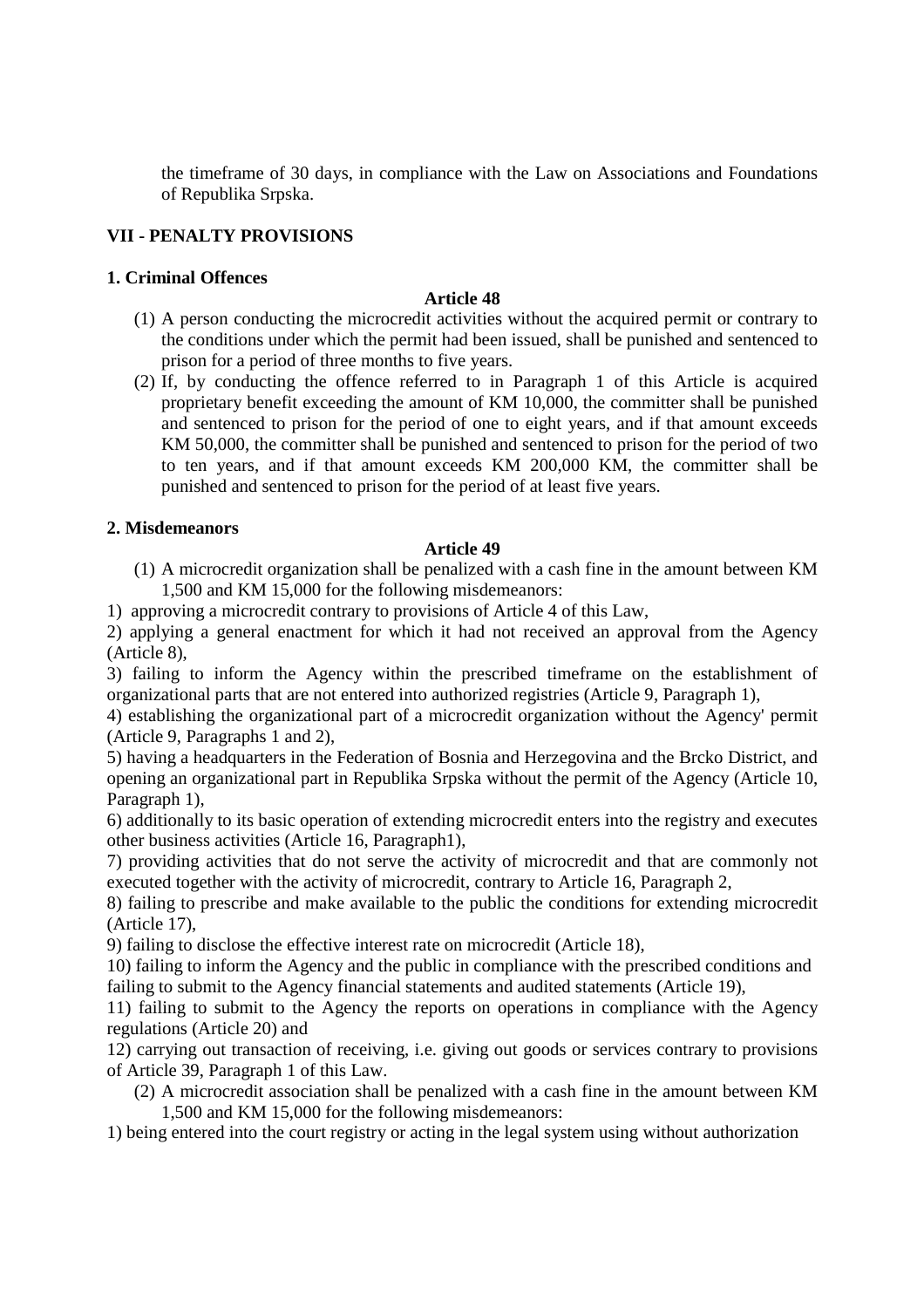the title ,,microcredit association "(Article 25 Paragraph 4 and Article 26 Paragraph 1),

2) failing to submit to the Agency within the prescribed timeframe the report on changes of significant data on the basis of which the permit had been issued (Article 26 Paragraph 2),

3) carrying out a merger, an acquisition or a division of a microcredit organization without a permit of the Agency (Article 30 Paragraph 1.).

(3) A microcredit foundation shall be penalized with a cash fine in the amount between KM 1,500 and KM 15,000 for the following misdemeanors:

1)failing to submit to the Agency within the prescribed timeframe the report on changes of significant data on the basis of which the permit had been issued (Article 36 Paragraph 2)

2) approving microcredit to related persons (Article 39 Paragraph 2),

3) using the generated surplus of revenues over expenses contrary to provisions of Article 40,

4) revenues based on owner's share in microcredit association utilize contrary to provisions of Article 43Paragraph 2, and

5) carrying out a merger, an acquisition or a division of a microcredit organization without the permit of the Agency (Article 43 Paragraph 1).

- (4) A natural, i.e. judicial person shall be penalized with a cash fine in the amount between KM 500 and KM 1,500 acting contrary to provisions of Article 39 of this Law.
- (5) The responsible person within the microcredit organization shall also be penalized with a fine in the amount between KM 500 and KM 1,500 for misdemeanors referred to in Paragraphs 1, 2 and 3 of this Article.
- (6) The responsible person within the legal entity shall also be penalized with a cash fine in the amount between KM 300 and KM 1,000 for misdemeanor referred to in Paragraph 4 of this Article.

## **Article 50**

The Misdemeanor proceedings shall be executed in compliance with the Law on Misdemeanors.

## **VIII - TRANSITIONAL AND CLOSING PROVISIONS**

## **Article 51**

- (1) Microcredit organizations and representative offices of microcredit organizations from the Federation of Bosnia and Herzegovina in Republika Srpska and from Brcko District established in compliance with the Law on Microcredit Organizations ("Official Gazette of Republika Srpska", No: 19/01) are obliged to harmonize their operations, organization and enactments with provisions of this Law within the timeframe of one year from the date of effectiveness of this Law, at the latest.
- (2) Microcredit organizations and representative offices of microcredit organizations from Federation of Bosnia and Herzegovina in Republika Srpska and Brcko District that fail to harmonize their operations, organization and enactments with the provisions of this Law within the timeframe referred to in Paragraph 1 of this Article shall cease operating and shall be deleted from the registry kept by competent authorities.

# **Article 52**

Proceedings initiated before the date of effectiveness of this Law shall be finalized in compliance with the provisions of the Law that had been in effect before coming into force of the current Law.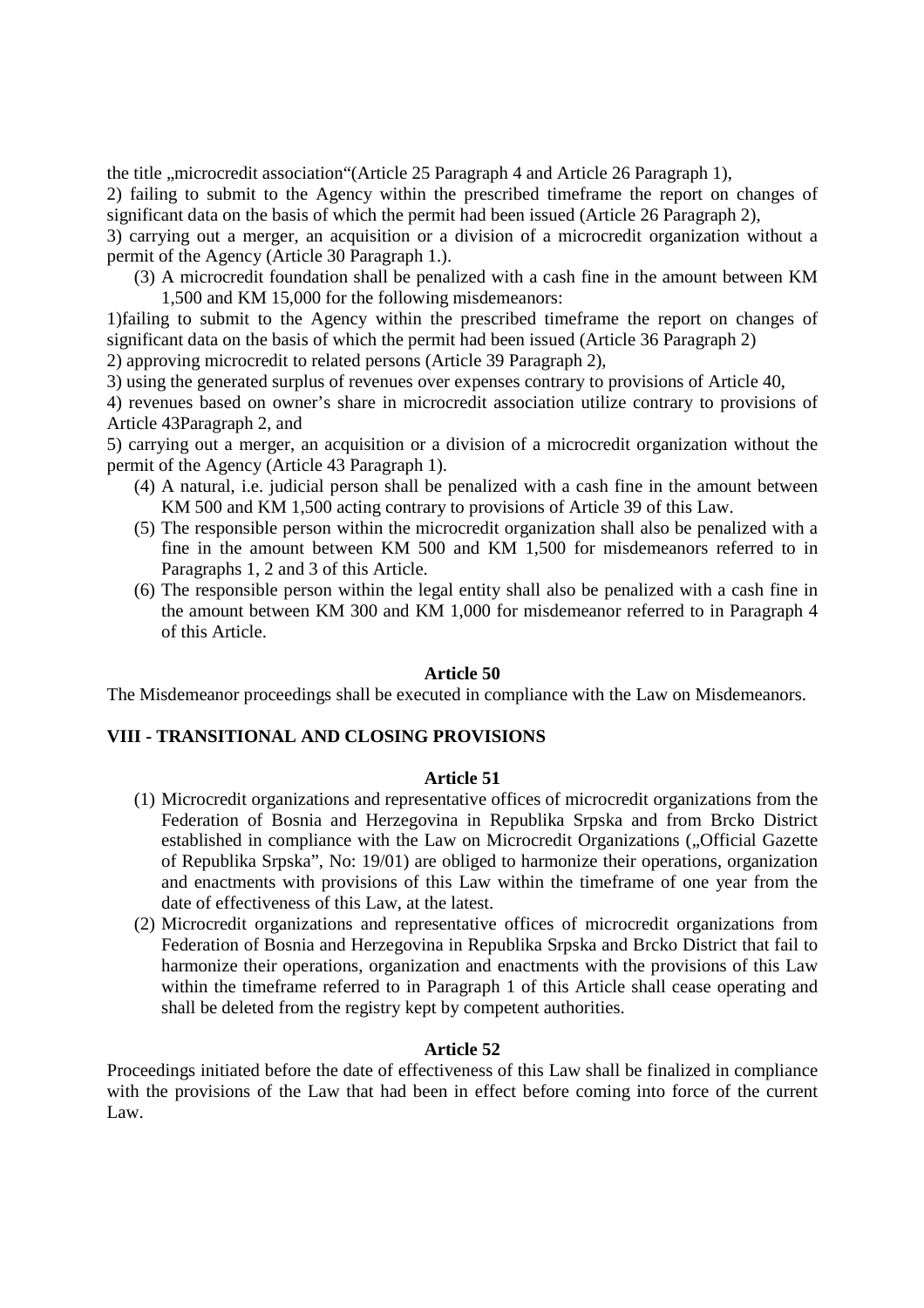In the course of a period of six months from the date of effectiveness of this Law the Agency shall within the scope of its authority issue regulation related to implementation of this Law and publish it in the "Official Gazette of Republika Srpska", including provisions on:

- 1) Conditions and procedure for issuance of a permit to perform microcredit business activities by microcredit organizations, representative office of microcredit organizations from Federation of Bosnia and Herzegovina and District Brcko in Republika Srpska, and foreign organizations,
- 2) Conditions and procedure for issuance of an approval on microcredit organization founding enactments,
- 3) Procedure of revoking a permit issued,
- 4) Definition of persons related to microcredit organizations and minimum standards for method of work of microcredit organizations with related persons,
- 5) Method of calculating and reporting on effective interest rate,
- 6) The format and contents of reports that microcredit organizations submit to the Agency,
- 7) Monitoring and supervision over microcredit organizations,
- 8) On the amount of fee charged for a procedure carried out by the Agency,
- 9) The amount and method of reserves to be earmarked by microcredit organizations for coverage of credit loss, and
- 10) Conditions and procedure for issuance of a permit for microcredit organization'

## **Article 54**

As of the date of effectiveness of this Law, the Law on Microcredit Organizations ("Official Gazette of Republika Srpska", No: 19/01) shall become ineffective, as well as the regulation issued under that Law:

- a) The Decision on the documentation needed for approval by microcredit organizations ("Official Gazette of Republika Srpska", No: 38/01),
- b) The Decision on the documentation needed for opening representative offices of microcredit organizations having their headquarters in the Federation of Bosnia and Herzegovina ("Official Gazette of Republika Srpska", No: 38/01),
- c) The Decision on the definition of microcredit ("Official Gazette of Republika Srpska", No: 38/01 and 107/05), and
- d) The Rule Book on conditions required for issuance of approval to extend microcredit ("Official Gazette of Republika Srpska", No: 111/05).

### **Article 55**

This Law shall come into effect on the eight day after being published in the "Official Gazette of Republika Srpska" and it shall be applied upon expiration of a period of six months after the date of its effectiveness.

## Number: 01-759/06 **PRESIDENT**  Date: June 14, 2006 **OF THE NATIONAL ASSEMBLY**

*M.Sc. Igor Radojicic*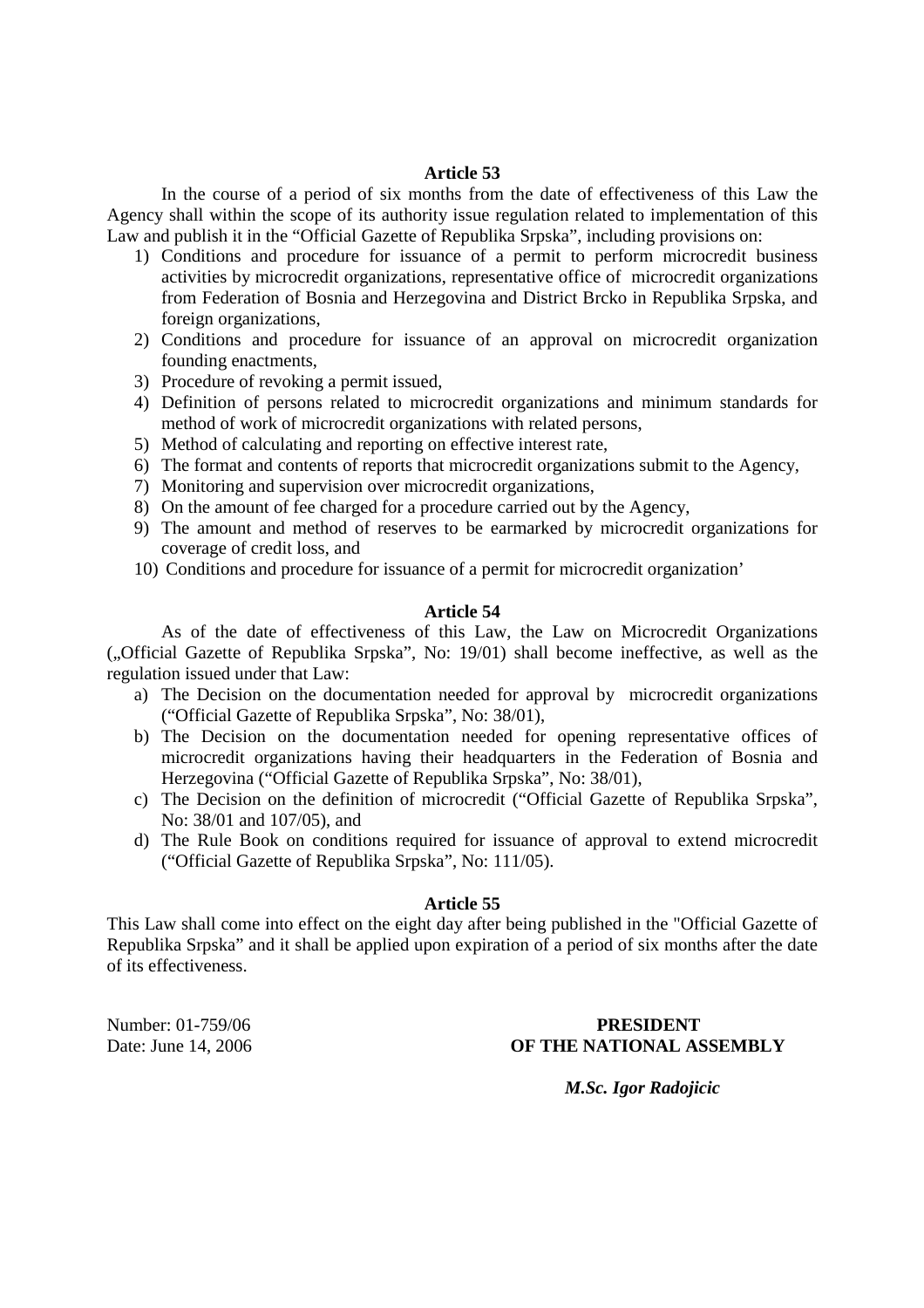### **LAW**

## **ON AMENDMENTS TO THE LAW ON MICROCREDIT ORGANIZATIONS**

### Article 1

In the Law on Microcredit Organizations ("Official Gazette of Republika Srpska" number 64/06) in Article 2, paragraph 2, after the word: "profit" a comma shall be added and the wording: "i.e. surplus of income over expenses".

### Article 2

After Article 16, new Articles 16a and 16b shall be added and say:

"Article 16a

(1) A microcredit organization may donate funds only from profit, i.e. surplus of income over expenses based on audited financial reports, and the same may be donated only for sports, culture, social welfare and charity purposes.

(2) A total amount of donations in a year may not exceed 10% out of the profit generated, i.e. surplus of income over expenses based on audited financial reports.

(3) A microcredit organization may not donate funds to related persons.

(4) A decision on donation shall be issued by the management board of a microcredit organization.

### Article 16b

Total investments of a microcredit organization in buildings, equipment, software, shares in other legal entities and securities held to maturity shall not exceed more than 50% of its capital, without separate approval of the Agency."

### Article 3

Article 17 shall be changed and say:

"(1) In performing activities of extending micro-credits, a microcredit organization shall ensure the protection of rights and interests of beneficiaries of micro-credits.

(2) A beneficiary of microcredit, in terms of the provisions of this Law regulating protection of rights and interests of beneficiaries, shall be a physical entity who enters into an agreement with a microcredit organization for purposes not designated for beneficiary's business or other commercial activity (hereinafter: beneficiary).

(3) A microcredit organization shall ensure the protection of rights and interests of a beneficiary by adopting and consistent implementing of general terms of operations and other acts, which must be harmonized with provisions and based on good business practices and fair attitude towards a beneficiary, adhering to the following principles of:

a) good faith,

- b) due professional care while fulfilling obligations,
- c) equal relation among a beneficiary and microcredit organization,
- d) protection from discrimination,
- e) transparency of operations and informing,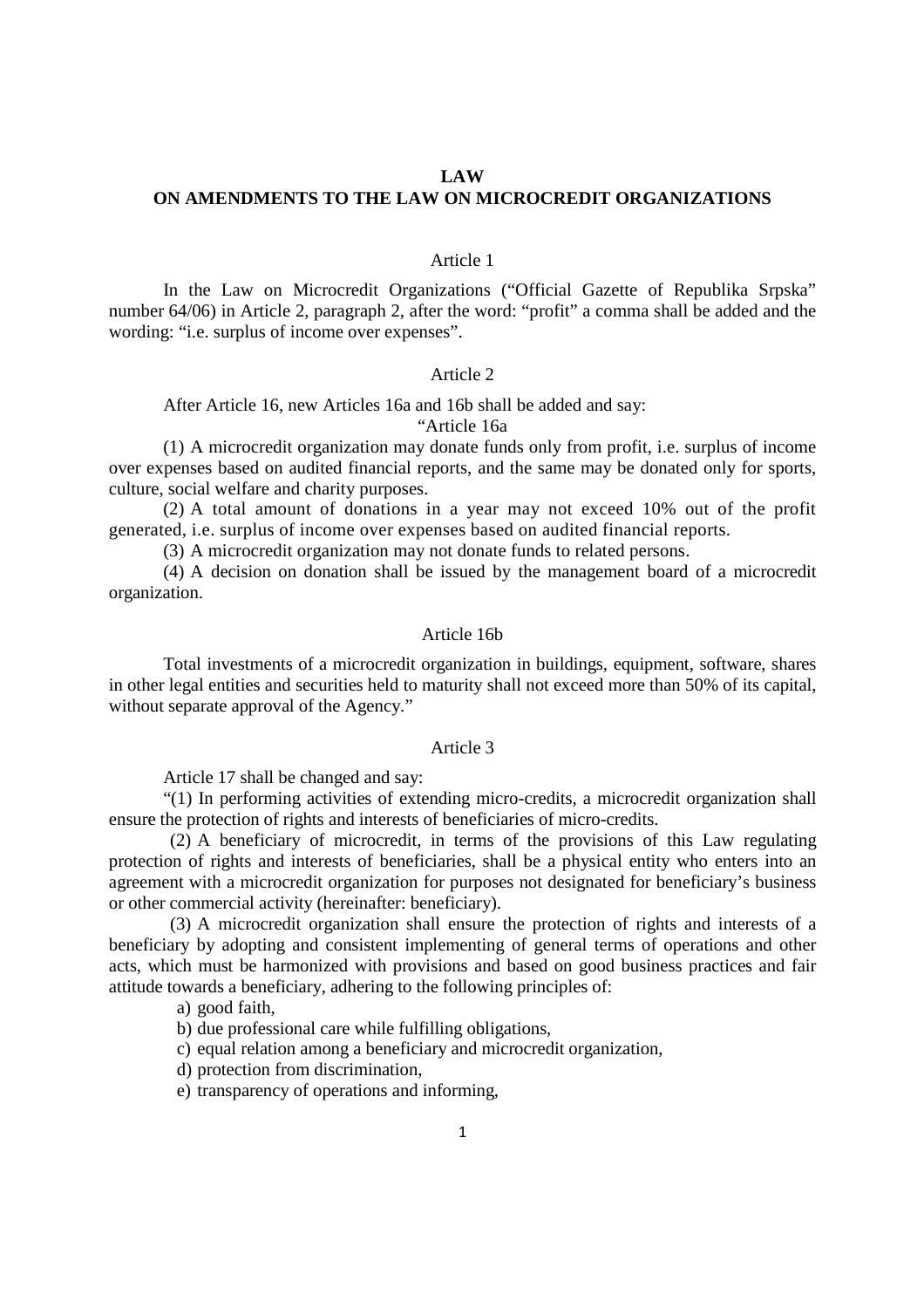- f) contracting obligations that are defined or definable, and
- g) beneficiary's right to complaint and indemnification.

(4) A microcredit organization shall ensure that employees, engaged in the sale of services and providing advice to beneficiaries, have appropriate qualifications, knowledge and experience, professional and personal qualities, exercise the rules of profession, act in accordance with good business practices and business ethics, respect both the personality and integrity of a beneficiary, and at his/her request, completely and accurately inform him/her on terms of service usage, and a microcredit organization shall conduct continuous training and specialization of employees engaged in the sale of services and providing advice to beneficiaries, in accordance with market necessities and requests.

(5) With respect to beneficiary's protection issues regarding agreements on microcredits, a microcredit organization shall, in all phases of establishment and presence of relationship with a beneficiary (advertising, negotiating phase and agreement draft submission, contracting, credit usage, and in the course of contractual relationship), apply the provisions of the Law on Banks of Republika Srpska governing the field of rights and interests of beneficiaries' protection, regulating the following:

- a) adoption, implementation and advertisement of general terms of operation,
- b) informing a beneficiary in the course of negotiating phase via standard information sheet,
- c) definability of contractual obligation under loan,
- d) obligatory elements of an agreement on loan and terms for their alteration,
- e) type of interest rate, conditions under which a variable interest rate may be changed, and informing a beneficiary,
- f) assessment of credit capability,
- g) ensuring the fulfillment of credit obligations through warranty,
- h) manner and procedure of concluding an agreement on loan,
- i) making credit funds available,
- j) cancellation and prepayment of a loan,
- k) consequences of defaulted loan obligations,
- l) informing loan beneficiaries,
- m)transfer of receivables under a microcredit agreement,
- n) ensuring right to complaint and keeping records of complaints,
- o) other issues related to protection of beneficiaries' rights as defined by law.

(6) The provisions of this Law regulating the protection of beneficiaries shall be applied accordingly on other beneficiaries of micro-credits – entrepreneurs as well, who, in accordance with the regulations on craft and entrepreneurship activity perform entrepreneurship and craft business, beneficiaries of micro-credits – entrepreneurs engaged in agricultural production on a agricultural household, and beneficiaries of micro-credits – agricultural family farm holders engaged in agricultural production in accordance with the regulations on agriculture, and whose micro-credits are in the range of KM 400 to KM 10,000.

(7) The Agency shall prescribe terms and conditions of beneficiaries' rights and interests fulfillment based on loan agreements, as well as a method of microcredit organization obligation fulfillment in the procedure of a beneficiary protection, within 90 days from the date of this Law coming into force."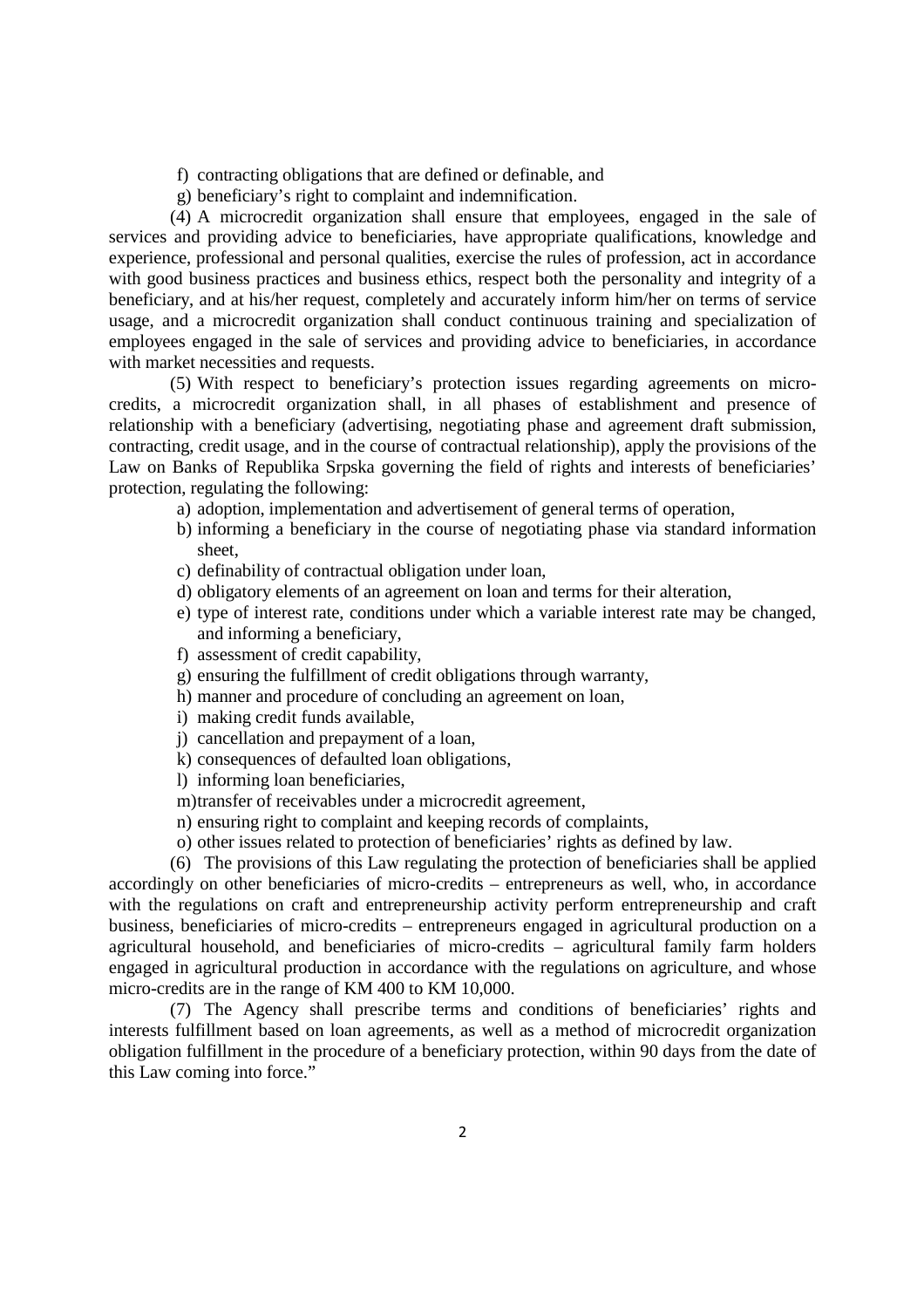#### After Article 18, a new Article 18a shall be added and say:

"Article 18a

(1) While performing business operations, a microcredit organization shall meet all obligations and tasks, as well as undertake all measures and operations defined by the regulations governing the field of anti-money laundering and terrorism financing, and regulations governing the introduction and application of certain interim measures for the purpose of effective implementation of international restrictive measures.

(2) A microcredit organization shall establish a system of internal control, adopt policies and procedures for detection and prevention of transactions involving criminal activities, money laundering, financing terrorism activities and activities obstructing the introduction and application of international restrictive measures, as well as undertake activities to identify all persons entering into business relations with, in accordance with separate regulations of the Agency.

(3) A microcredit organization shall inform authorized bodies and communicate data in accordance with the regulations governing the field of anti-money laundering and terrorism financing and submit to the Agency a monthly report on the abovementioned, in the form as prescribed by the Agency within 90 days from the date of this Law coming into force."

#### Article 5

In Article 21, new paragraphs 2, 3, 4, 5, 6 and 7 shall be added and say:

"(2) In performing supervision over microcredit organizations, the Agency may undertake the following measures:

a) issue a written warning, or request the removal of illegalities and irregularities, issue а misdemeanor warrant or submit a request to initiate a misdemeanor procedure,

b) request the undertaking of additional measures,

c) appoint an advisor in a microcredit organization,

d) appoint an external auditor to the charge of a microcredit organization,

e) order a measure to prohibit the payment of dividends to shareholders, i.e. prohibit the distribution of profit to members of a microcredit association, and

f) revoke business license.

(3) Should the Agency ascertain that a microcredit organization violates the provisions of the Agency's decisions or the rules of forming and maintaining stipulated reserves, the Agency shall render a decision ordering additional measures, as follows:

a) request a microcredit organization to adopt a plan of actions to meet the requirements of forming and maintaining legal reserves and loan loss coverage reserves.

b) temporarily or permanently prohibit concluding new agreements on micro-credits, prohibit certain types of financial transactions, i.e. financial transactions with certain legal and physical entities.

c) order a microcredit organization to provisionally suspend or dismiss a director, management members, management board, members of a microcredit organization body in charge of controlling activities, and instead appoint other persons, and

d) request undertaking other measures prescribed by a separate regulation of the Agency,

(4) A microcredit organization shall eliminate, within the prescribed deadlines, all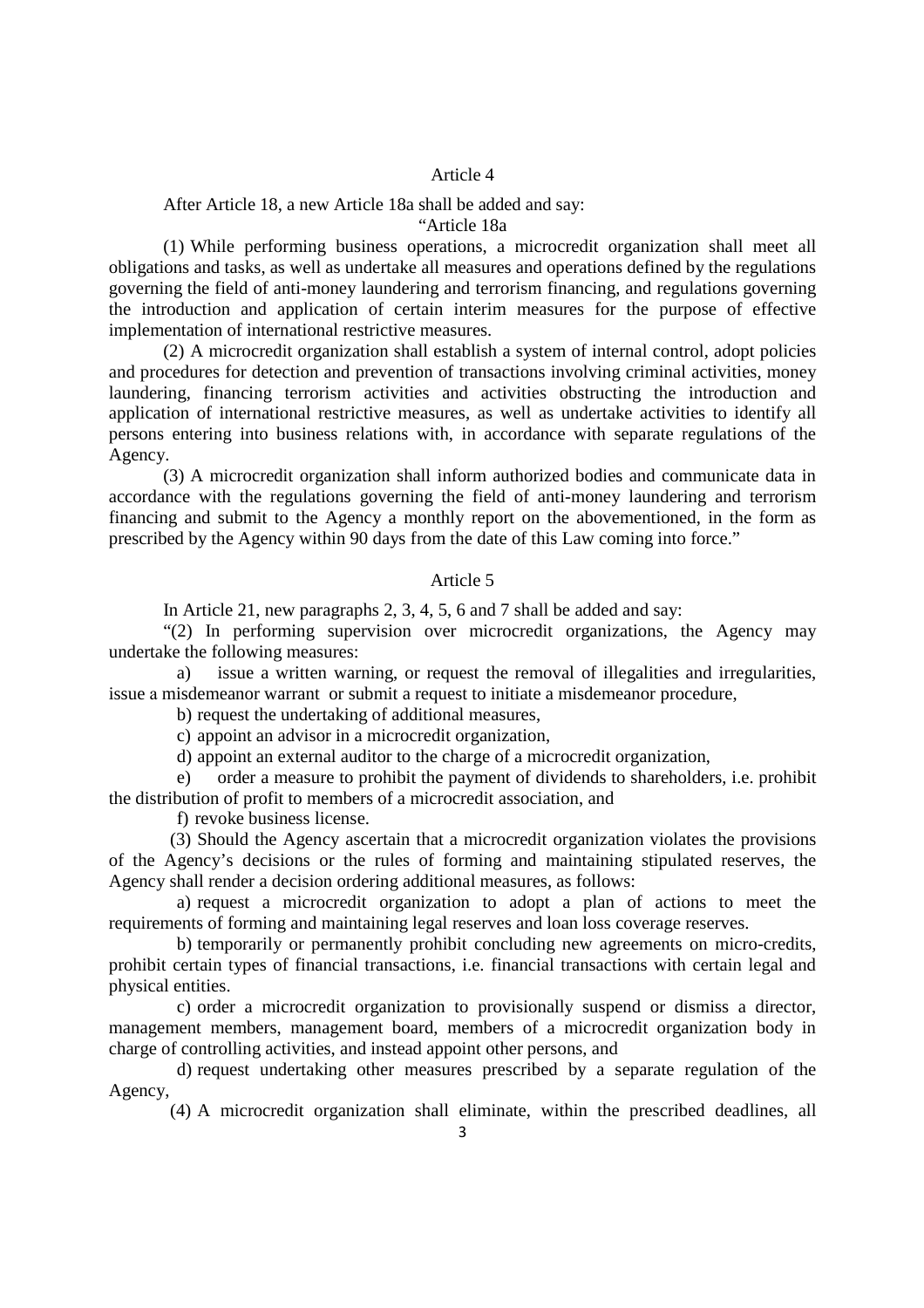defined illegalities and irregularities and act according to additional measures, and submit to the Agency the reports, documents and other evidence based on which it is evident that the defined illegalities and irregularities have been eliminated, i.e. that it has been acted in accordance with additional measures.

(5) The Agency may issue a decision to introduce an advisor in a microcredit organization if estimated that:

a) further operation of a microcredit organization might jeopardize its liquidity and solvency,

b) a microcredit organization has concealed from the Agency or authorized auditors its business books, documents, evidence or property of the microcredit organization, or refused to provide the authorized persons with access to such books,

c) a microcredit organization for which the additional measures have been ordered, failed to initiate their implementation within the prescribed deadlines, or failed to implement them at all,

d) a microcredit organization, despite the additional measures, failed to meet the requirements of forming and maintaining prescribed reserves, or failed to harmonize its operations with the Agency's decisions.

(6) By issuing a decision on advisor introduction, the Agency shall define the duration of consulting, type and scope of operation and provide obligatory instructions regarding the advisor's acting.

(7) The Agency shall prescribe criteria for advisor appointment in a microcredit organization, authorizations, terms and conditions of his/her acting, within 90 days from the date of this Law coming into force."

## Article 6

In Article 25, paragraph 2, the wording: "the Law on Enterprises" shall be replaced by the wording: "the Company Law".

In paragraph 3, the wording: "the Law on Enterprises" shall be changed by the wording: "the Company Law".

After paragraph 4, a new paragraph 5 shall be added and say:

(5) In addition to the activities under Article 16 of this Law, a microcredit association may provide insurance procurement activities as well, in accordance with the regulations governing mediation in insurance".

#### Article 7

Article 49 shall be changed and say:

 "(1) A monetary fine of KM 100,000 shall be imposed on a microcredit organization, i.e. another legal entity engaged in extending microcredit as an activity, contrary to the provision of Article 5, paragraph 1 of this Law.

(2) A monetary fine of KM 5,000 to KM 50,000 shall be imposed on a microcredit organization for a violation if it:

a) grants a microcredit contrary to the provisions of Article 4 of this Law,

b) applies a general act without obtaining a prior approval of the Agency (Article 8),

c) without the Agency's approval establishes an organizational unit subject to registration in a public registry (Article 9, paragraph 1 and 2),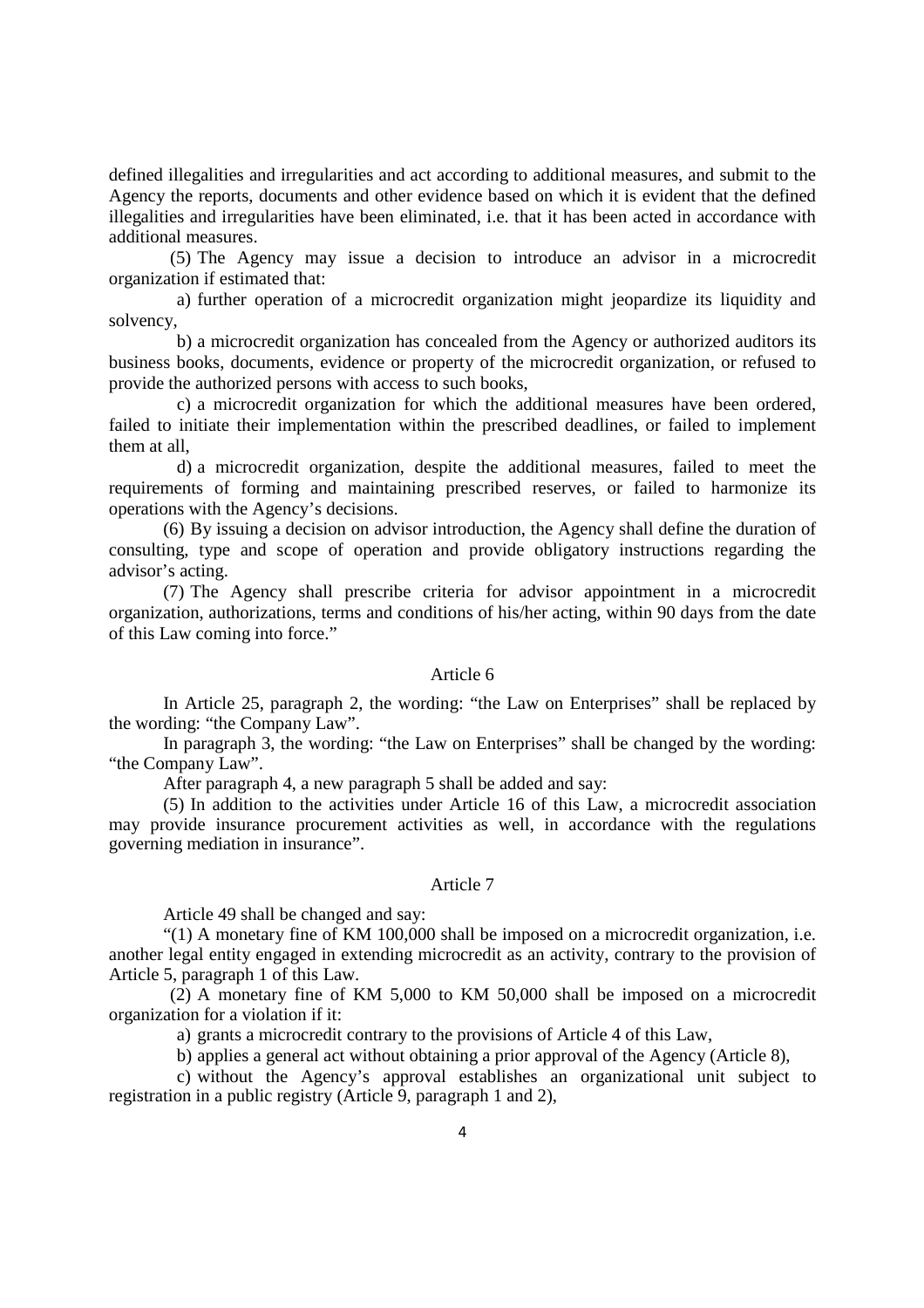d) has the head office in the Federation of Bosnia and Herzegovina or Brcko District, and establishes an organizational unit in Republika Srpska without a prior approval of the Agency (Article 10, paragraph 1),

e) apart from the main activity of extending a microcredit, enters into the registry and performs other activities contrary to Article 16, paragraph 1 and Article 25, paragraph 5 of this Law,

f) contrary to the provision of Article 16, paragraph 2 of the Law, carries out activities that do not serve and are not commonly performed alongside with the microcredit activity,

g) makes donations contrary to the provision of Article 16b of this Law,

h) makes investments contrary to the provision of Article 16b of this Law,

i) fails to disclose an effective interest rate on micro-credits (Article 18),

j) fails to act according to the Agency's order for eliminating illegalities and irregularities or fails to implement additional and other measures of the Agency (Article 21),

k) fails to submit a report to the Agency regarding any significant change of data based on which the license was issued within the prescribed deadline (Article 26, paragraph 2 and Article 36, paragraph 2),

l) carries out transaction of receiving, i.e. extending goods and services contrary to the provisions of Article 39, paragraph 1 of this Law,

m) allocates a surplus of income over expenses contrary to the provisions of Article 40 of the Law,

n) performs merger, amalgamations and division of a microcredit organization without a prior approval of the Agency (Article 31, paragraph 1 and Article 44, paragraph 1), and

o) fails to act in a manner as stipulated in Article 51a of the Law.

(3) For violations under paragraph 2 of this Article, a monetary fine of KM 2,000 to KM 10,000 shall be imposed on a responsible person in a microcredit organization.

## Article 8

After Article 49, new Articles 49a and 49b shall be added and say:

### "Article 49а

(1) A monetary fine of KM 3,000 to KM 30,000 shall be imposed on a microcredit organization for a violation if it:

a) fails to inform the Agency within the prescribed deadline on the establishment of organizational units not subject to entry into public registers (Article 9, paragraph 1),

b) fails to submit to the Agency the reports prescribed by Article 18a, paragraph 3 of the Law,

c) fails to inform the Agency and public in accordance with the prescribed conditions and fails to submit financial reports and audit reports to the Agency (Article 19),

d) fails to submit reports on operation to the Agency in accordance with the Agency's regulations (Article 20),

e) extends a microcredit to the related persons (Article 39, paragraph 2), and

f) uses ownership share income in a microcredit association contrary to the provisions of Article 43, paragraph 2 of the Law.

(2) For a violation referred in paragraph 2 of this Article, a monetary fine of KM 1,000 to KM 5,000 shall be imposed on a responsible person in a microcredit organization.